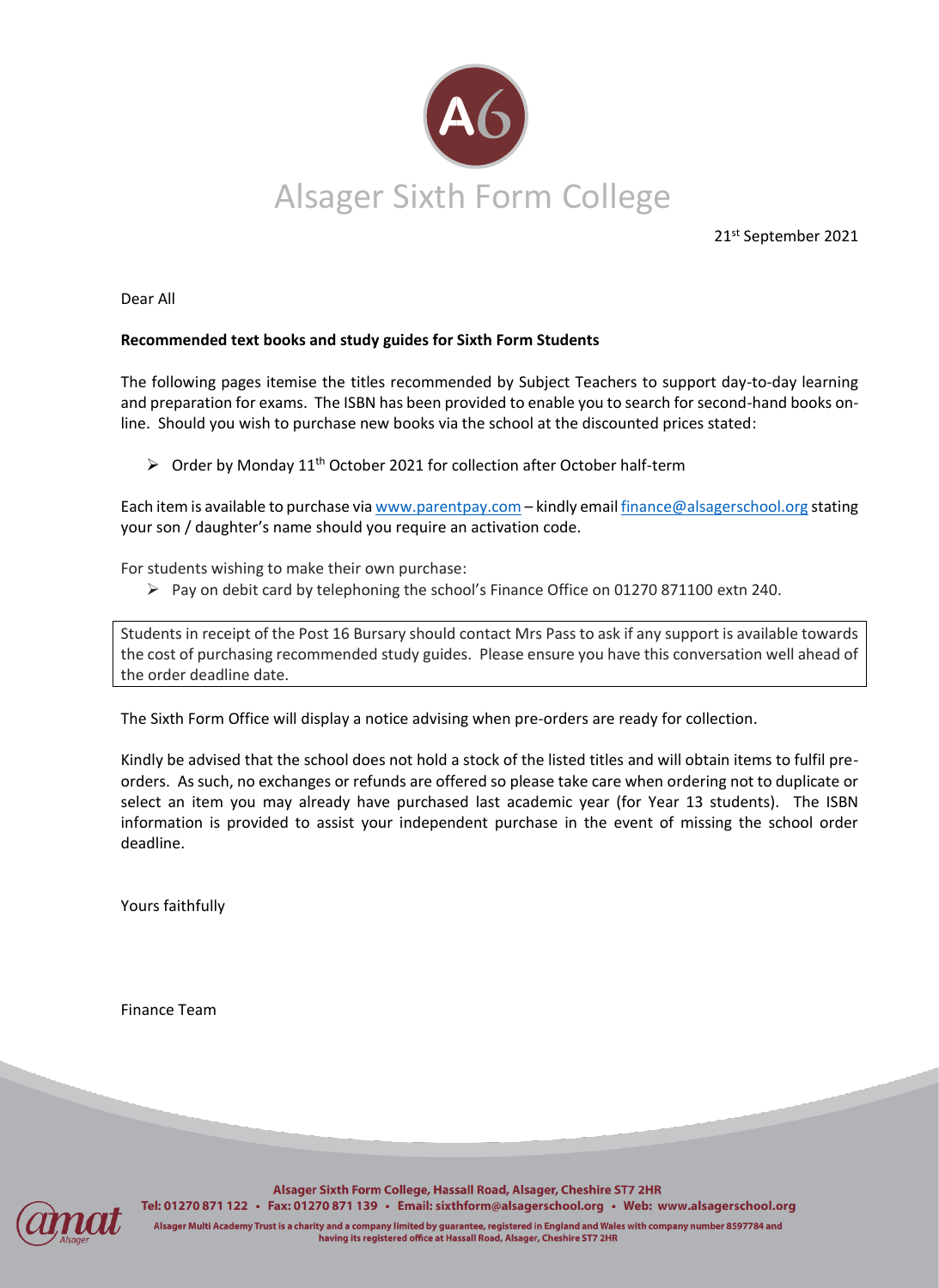| KS5-01 Geography<br>ISBN: 9780198366454                                                  | Edexcel Geography Year 1 (OUP) RRP £28.50                                                                                           | £23.00 |
|------------------------------------------------------------------------------------------|-------------------------------------------------------------------------------------------------------------------------------------|--------|
| KS5-02 Geography<br>ISBN: 9780198366485                                                  | Edexcel Geography Year 2 (OUP) RRP £29.50                                                                                           | £24.00 |
| KS5-02B Geography<br>ISBN: 9781292270333                                                 | Year 12 and 13<br><b>NEW FOR 2021</b><br>Revise Edexcel for A Level Geography (Pearson) RRP £18.99                                  | £9.50  |
| KS5-03 History<br>ISBN: 9780198354697                                                    | AQA History - The Making of a Superpower: USA 1865-1975 (OUP)<br>RRP £29.99                                                         | £24.00 |
| KS5-03B History<br>ISBN: 9780198421467                                                   | AQA History - The Making of Modern Britain 1951-2007 Revision<br>Guide (OUP)<br>RRP £9.99                                           | £6.00  |
| KS5 -04 Politics<br>ISBN: 9781292221564                                                  | Revise Edexcel Politics Revision Guide and Workbook (Pearson)<br>RRP £17.99                                                         | £9.00  |
| KS5-05 Psychology<br>ISBN: 9781782943303<br>PYAR74                                       | AQA A Level Psychology Complete Revision and Practice with on-line<br>edition (CGP)<br>RRP £19.99                                   | £10.00 |
| KS5-05B Psychology<br>ISBN: 9781908682406<br>replaced with<br>9781912820429              | <b>UPDATED to 2nd Edition</b><br>AQA Psychology for Year 1 and AS<br>(Illuminate)<br>RRP £26.99                                     | £22.00 |
| KS5-05C Psychology<br>ISBN: 9781908682413<br>replaced with<br>9781912820467              | AQA Psychology for Year 2 and A Level<br><b>UPDATED to 2nd Edition</b><br>(Illuminate)<br>RRP £30.99                                | £25.00 |
| KS5-06<br>MFER71<br><b>Further Mathematics</b><br>ISBN: 9781782948698                    | AS and A Level Further Maths for Edexcel: Complete Revision &<br>Practice with Online Edition (CGP)<br>RRP £19.99                   | £10.00 |
| KS5-07<br>MEHB51<br><b>Mathematics A Level</b><br>ISBN: 9781782948049 &<br>9781782947363 | A Level Year 1 & AS Maths for Edexcel: Complete Revision & Exam<br>2020 CHANGED FROM AQA TO EDEXCEL<br>Practice (CGP)<br>RRP £16.98 | £8.00  |
| KS5-08 Biology<br>ISBN: 9781789080261<br>BAR73                                           | AQA Biology Revision and Practice with on-line edition (CGP)<br>RRP £19.99                                                          | £10.00 |
| KS5-08B Biology<br>ISBN: 9781789085921<br>BAF71                                          | AQA Biology Revision Question Cards (CGP)<br>RRP £15.99                                                                             | £9.00  |
| KS5-09 Chemistry<br>ISBN: 9781789080292<br>CAR73                                         | AQA Chemistry Revision and Practice with on-line edition (CGP)<br>RRP £19.99                                                        | £10.00 |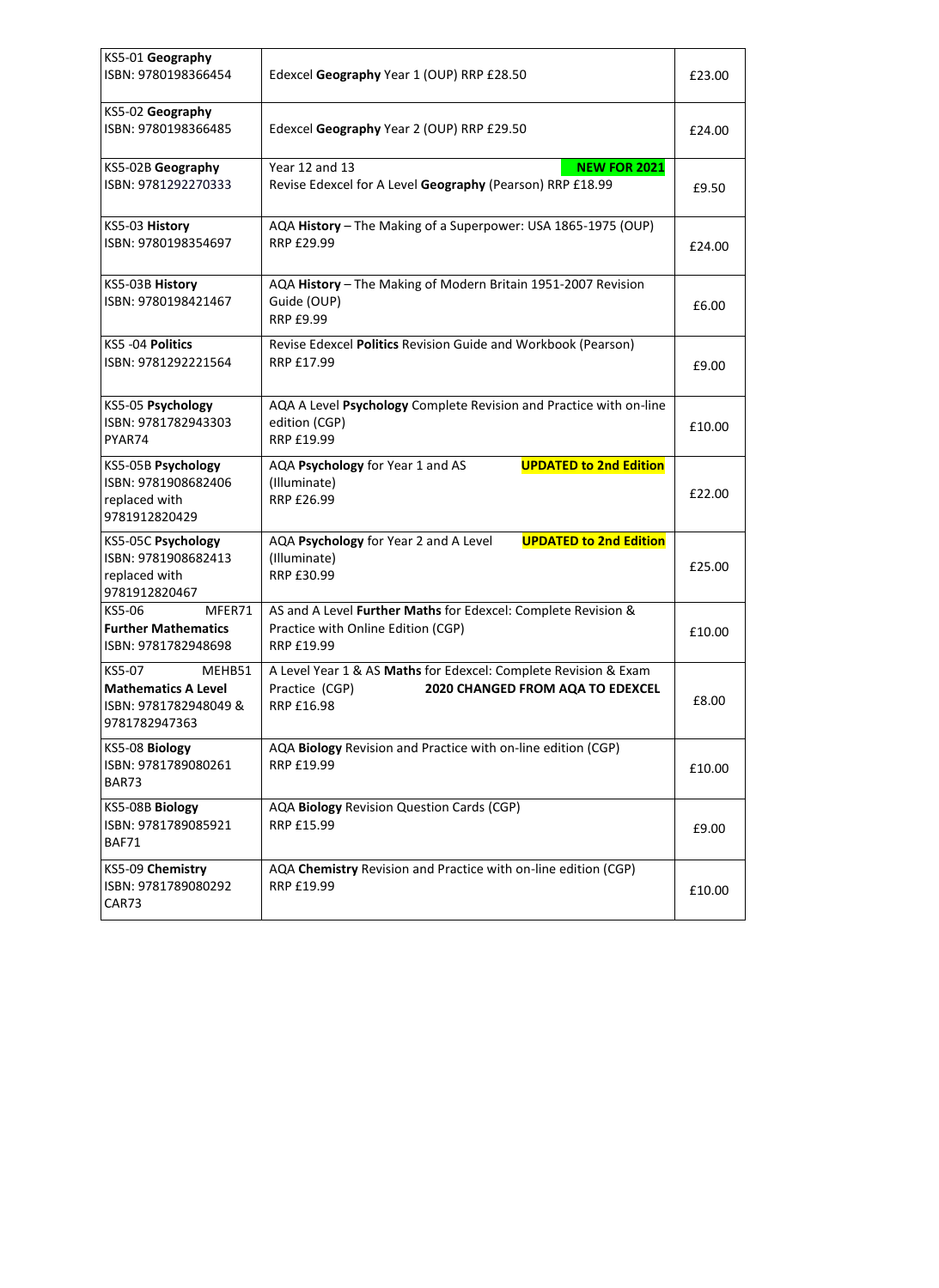| KS5-09B Chemistry<br>ISBN: 9781789085938<br>CAF71     | AQA Chemistry Revision Question Cards (CGP)<br><b>RRP £15.99</b>                                           | £9.00  |
|-------------------------------------------------------|------------------------------------------------------------------------------------------------------------|--------|
| KS5-10 Physics<br>ISBN: 9781789080322<br><b>PAR73</b> | AQA Physics Revision and Practice with on-line edition (CGP)<br>RRP £19.99                                 | £10.00 |
| KS5-10B Physics<br>ISBN: 9781789085945<br>PAF71       | AQA Physics Revision Question Cards (CGP)<br><b>RRP £15.99</b>                                             | £9.00  |
| KS5-11 Business<br>ISBN: 9781471874796                | Cambridge Technicals Level 3 Business (Hodder)<br><b>RRP £26.99</b>                                        | £20.00 |
| KS5-12a German<br>ISBN: 9781471858024                 | AQA A Level German (Hodder)<br>RRP £33.99                                                                  | £27.50 |
| KS5-12 German<br>ISBN: 9781471891847                  | Good Bye, Lenin! Film Study Guide for AS/A Level German (Hodder)<br><b>RRP £12.99</b>                      | £10.00 |
| KS5-13 German<br>ISBN: 9781471890161                  | Der Vorleser Literature Study Guide for AS/A Level German (Hodder)<br>RRP £12.99                           | £10.00 |
| KS5-13a German<br>ISBN: 9781471891816                 | Das Leben der Anderen Film Study Guide for AS/A Level German<br>(Hodder) RRP £12.99<br><b>NEW FOR 2021</b> | £10.00 |
| KS5-14 German<br>ISBN: 9781510417717                  | German A Level Grammar Workbook 1 (Hodder)<br><b>RRP £6.99</b>                                             | £6.00  |
| KS5-15 German<br>ISBN: 9781510417724                  | German A Level Grammar Workbook 2 (Hodder)<br><b>RRP £6.99</b>                                             | £6.00  |
| KS5-16 German<br>ISBN: 9781510416765                  | AQA A Level German Revision & Practice Workbook Themes 1 & 2<br>(Hodder)<br><b>RRP £8.99</b>               | £7.00  |
| KS5-17 German<br>ISBN: 9781510417342                  | AQA A Level German Revision & Practice Workbook Themes 3 & 4<br>(Hodder)<br><b>RRP £8.99</b>               | £7.00  |
| KS5-18 Spanish<br>ISBN: 9781471858093                 | AQA A Level Spanish (Hodder)<br>RRP £33.99                                                                 | £27.50 |
| KS5-19 Spanish<br>ISBN: 9781510416727                 | AQA A Level Spanish Revision & Practice Workbook Themes 1 & 2<br>(Hodder)<br><b>RRP £8.99</b>              | £7.00  |
| KS5-20 Spanish<br>ISBN: 9781510416758                 | AQA A Level Spanish Revision & Practice Workbook Themes 3 & 4<br>(Hodder)<br><b>RRP £8.99</b>              | £7.00  |
| KS5-21 Spanish<br>ISBN: 9781510416741                 | Spanish A Level Grammar Workbook 1 (Hodder)<br><b>RRP £6.99</b>                                            | £6.00  |
| KS5-22 Spanish<br>ISBN: 9781510416796                 | Spanish A Level Grammar Workbook 2 (Hodder)<br><b>RRP £6.99</b>                                            | £6.00  |